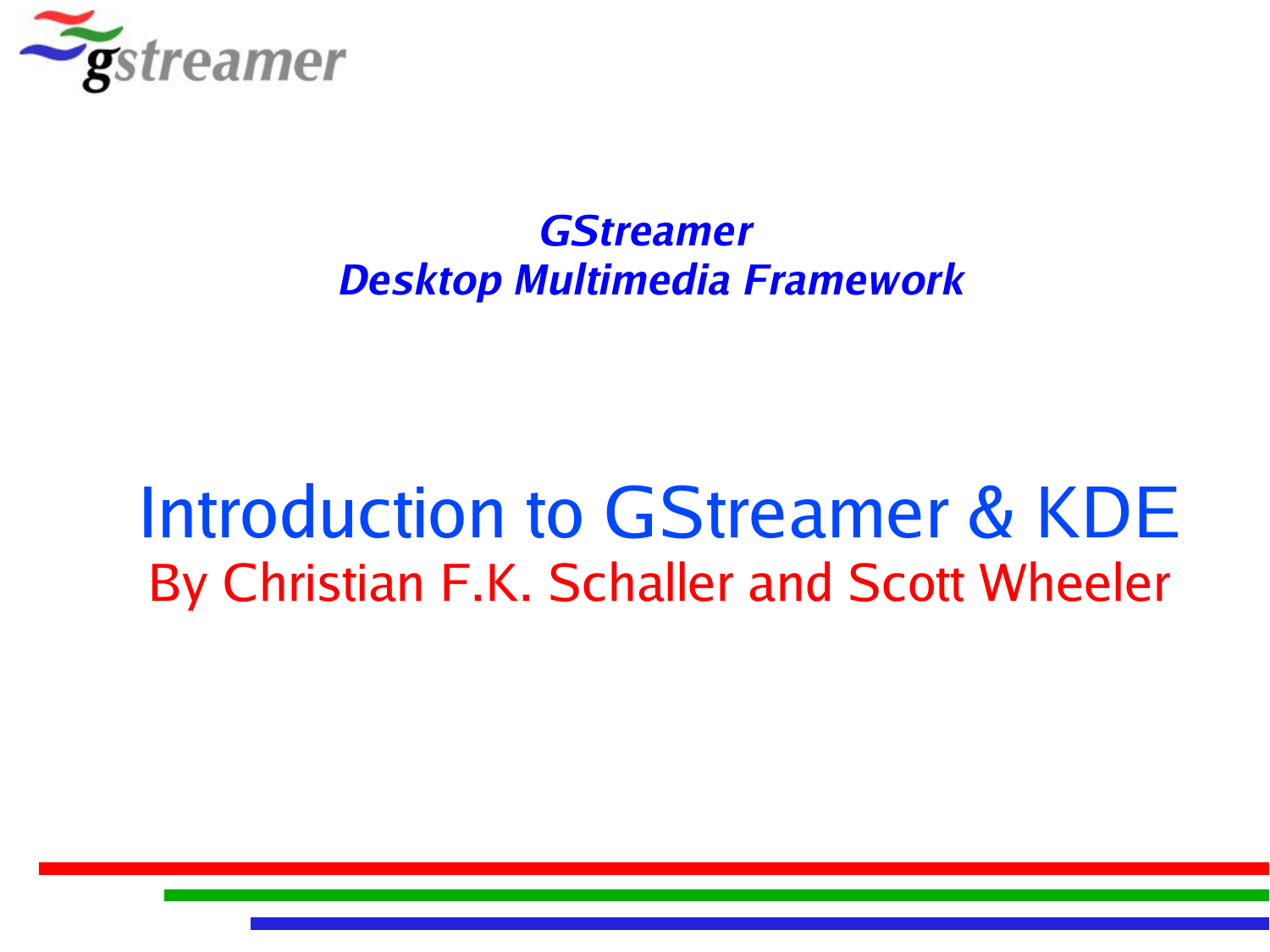

#### **Who are we**

- Christian F.K. Schaller
	- Long time Linux user and advocate. Most recently involved in GStreamer and librsvg project. Just left his job at Oracle to start working for free software company Fluendo doing GStreamer and GStreamer based products full time
- **Scott Wheeler** 
	- Linux specialist who has been employed in the SAP LinuxLab in Walldorf, Germany since 2002. He has been active in several areas of KDE development in the last several years, most notably multimedia. He is the author of JuK, FlashKard, KSig, TagLib and assorted hacks throughout the rest of KDE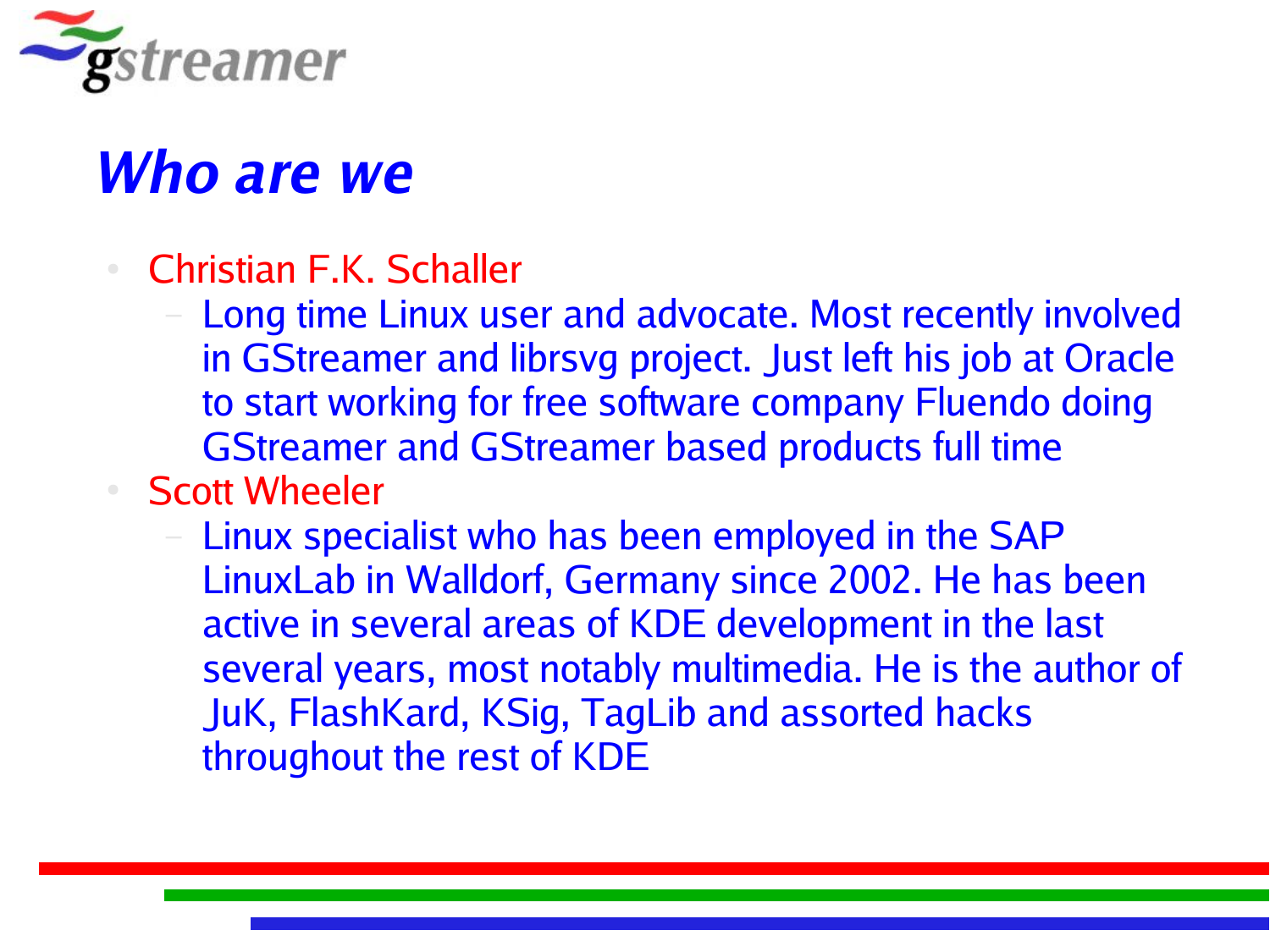

#### **What is GStreamer?**

- A pipeline based multimedia framework
- Provides an abstraction for audio and video playback, recording, streaming, editing and metadata
- Plugin based with around 80 plugins distributed presently covering a wide variety of input and output mechanisms, codec support and effects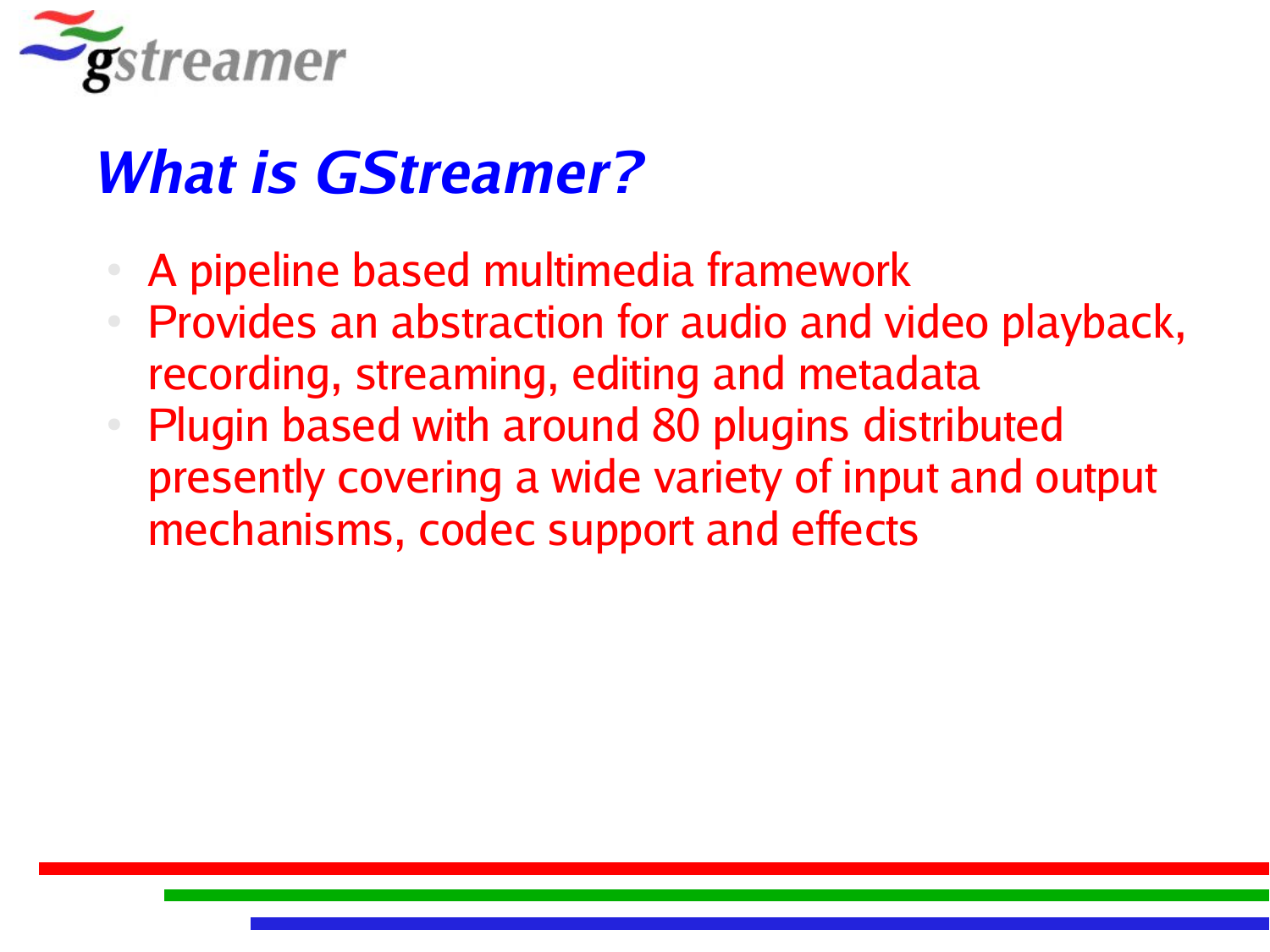

#### **What is GStreamer not?**

- GStreamer is not a sound server and does not include or have a preferred sound server
- **GStreamer is not a playback only solution (like** MPlayer, Xine, etc.)
- **GStreamer does not require any libraries from either** of the two major Linux desktops; integration is done through plugins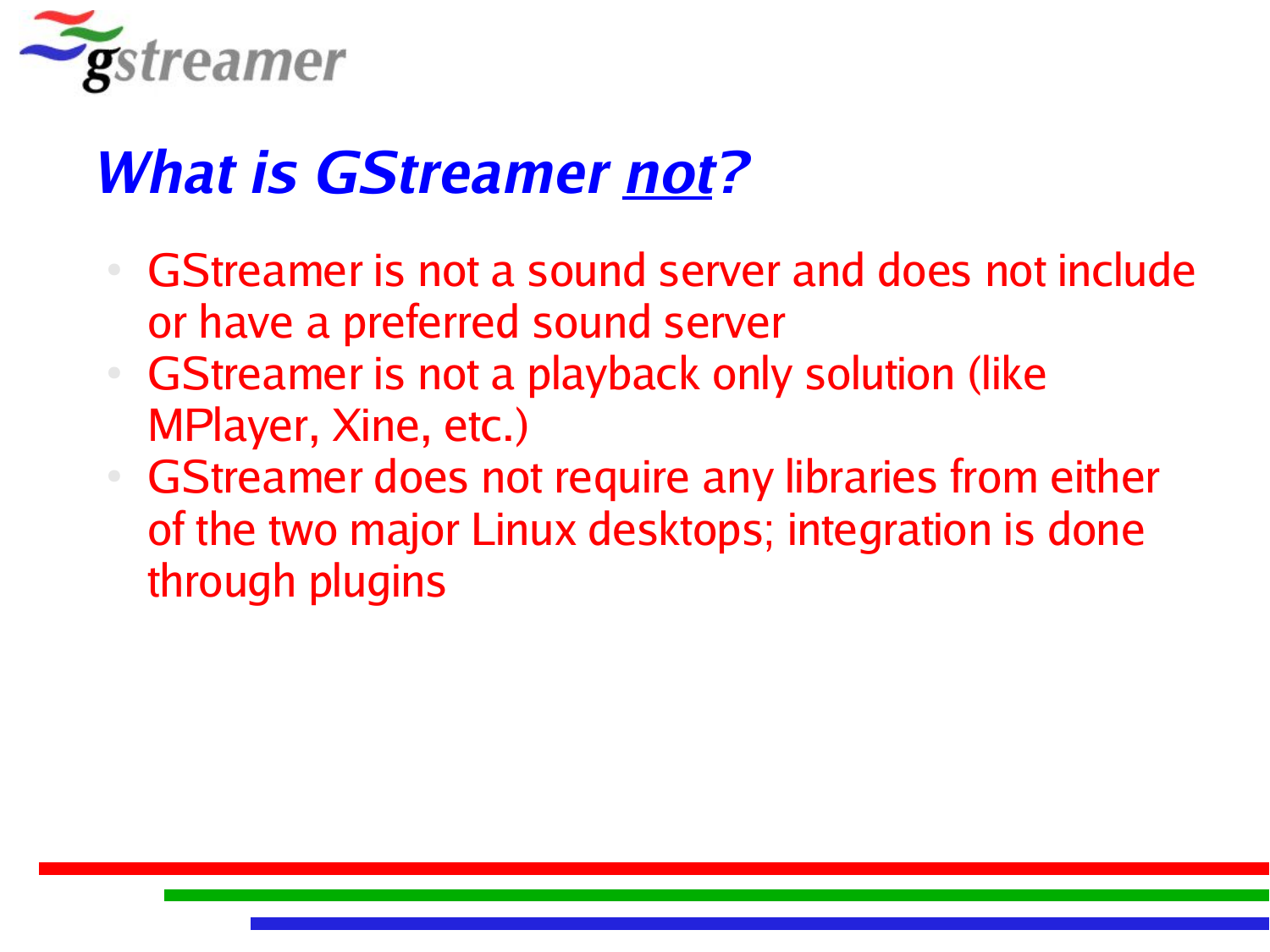

#### **History of GStreamer**

- Original design based on research project at Portland **University**
- **First code on Sourceforge January 2000**
- The goal was to make a pipeline based streaming media framework
- Focus mostly on transcoding, server backend processing and embedded uses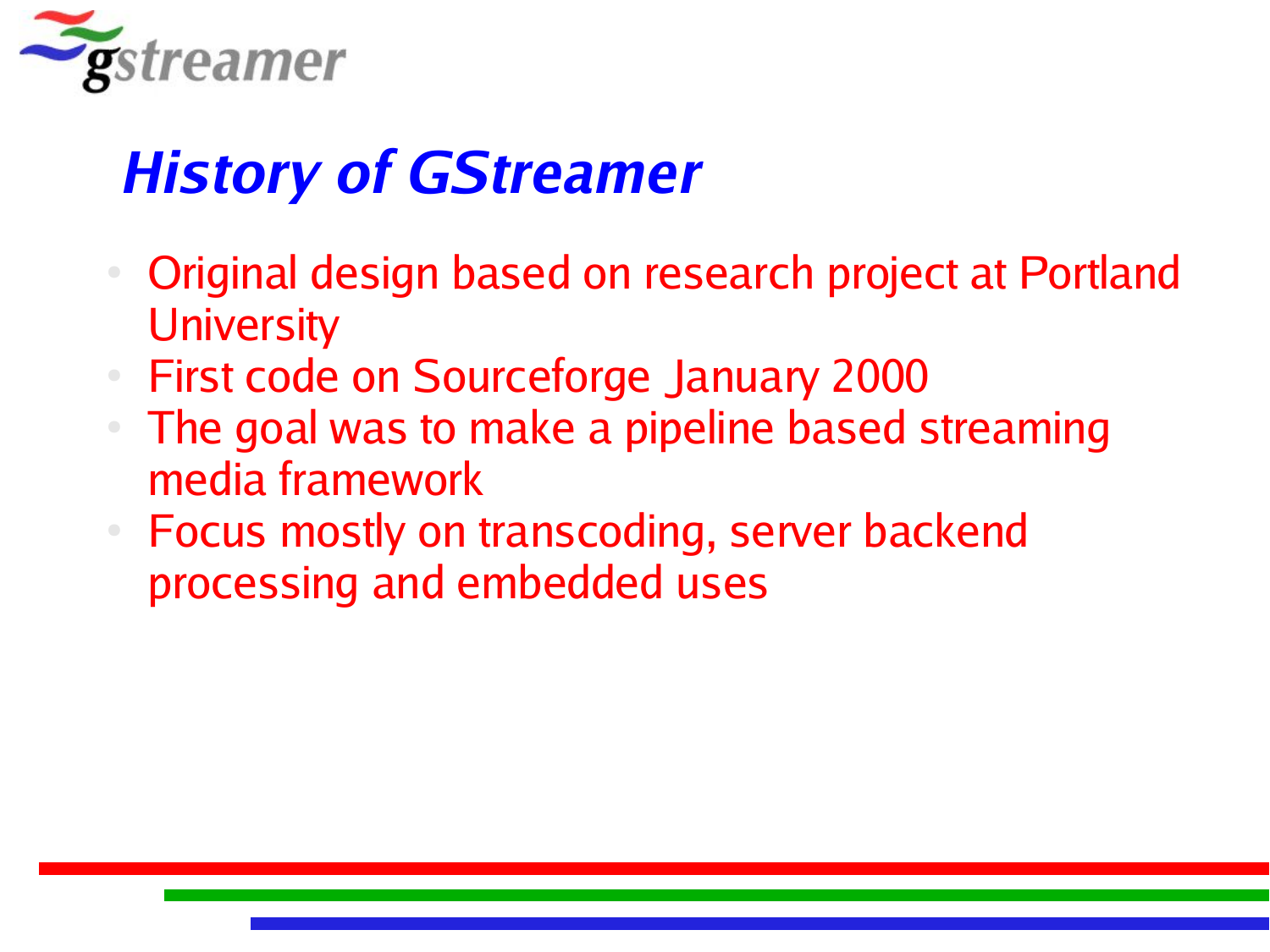

## *Recent developments*

- Higher focus on desktop issues as more and more desktop oriented developers have gotten involved
- Addition of related functions like abstraction of sound system/card mixer
- Desktop friendly error handling introduced
- Mac OS X and Windows ports
- A lot of work and focus on clearing as many legal issues as possible out of the way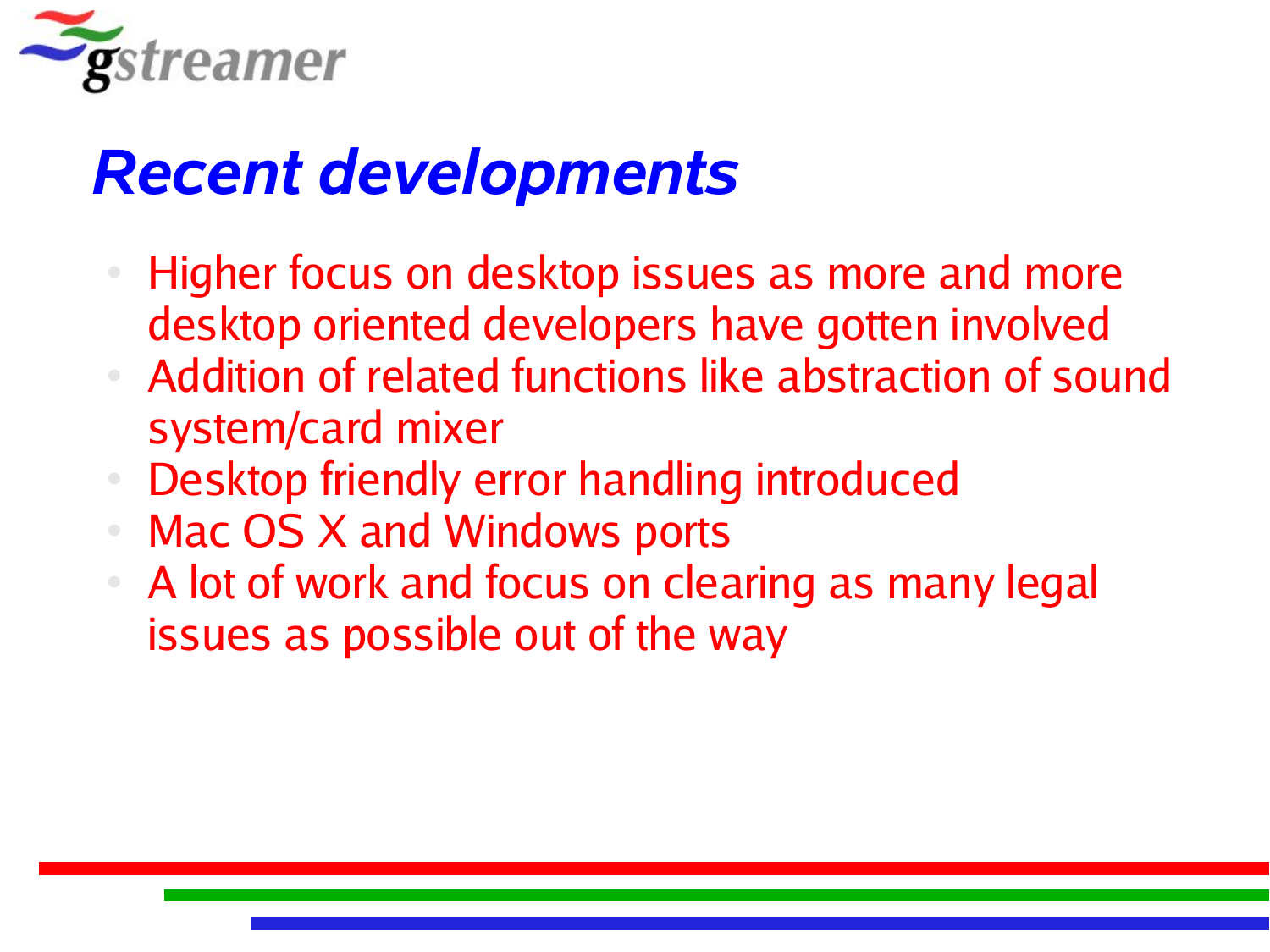

#### **Technical details**

- $C$  based core using glib for object orientation
- Language bindings for Ruby, Python, Perl, Mono, KDE style C++ and Guile
- All of the core using LGPL license
- **Small core rest is handled using plugins**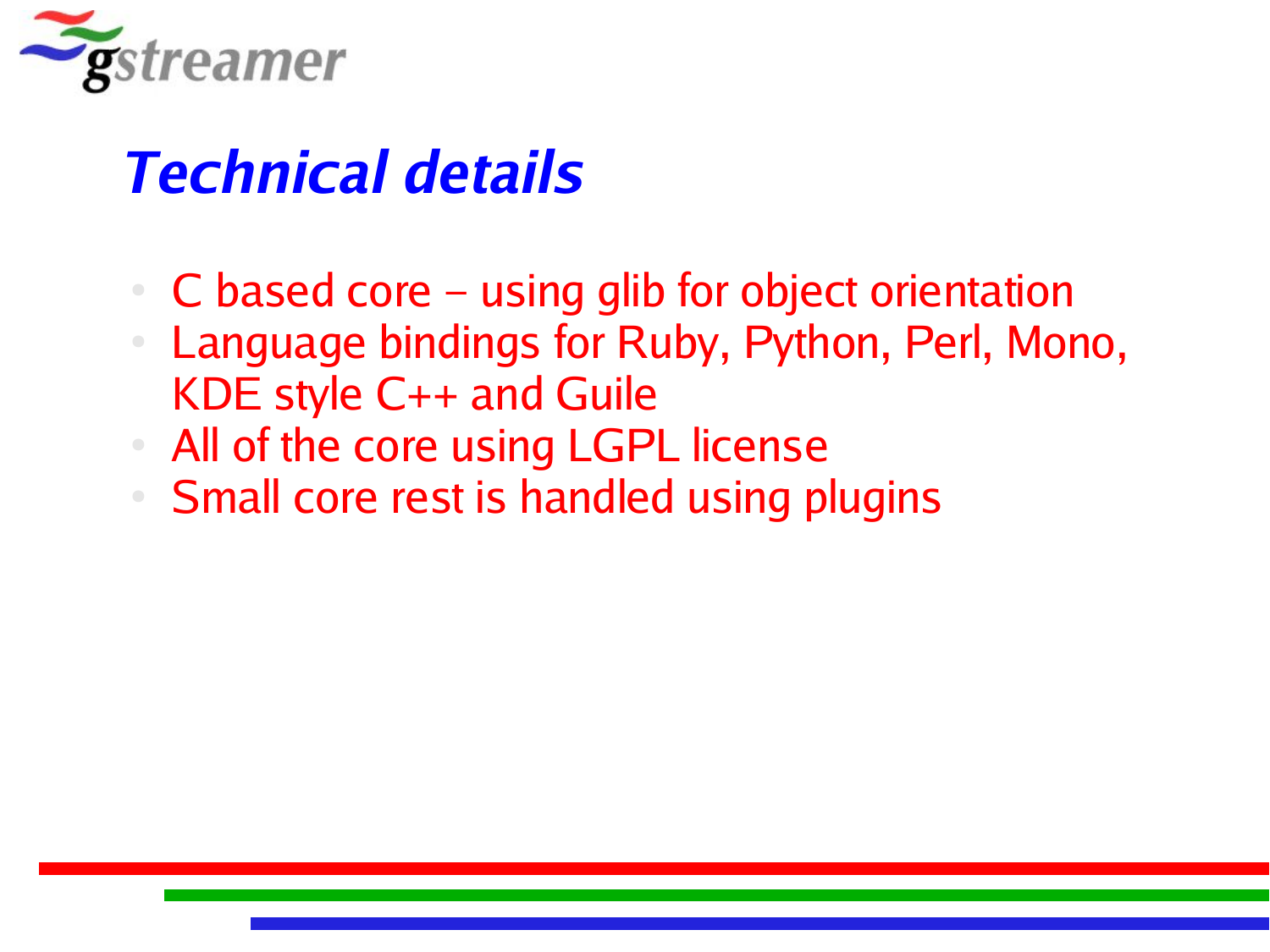

#### **What is a pipeline?**

- A pipeline is composed of elements
- A pipeline starts with a source this can be a file, a KIO slave, or a physical device
- A number of elements are connected to process this data – decoders, effects, mixing, etc.
- The output is sent to a sink a sink can be a file, a sound server, a display or a device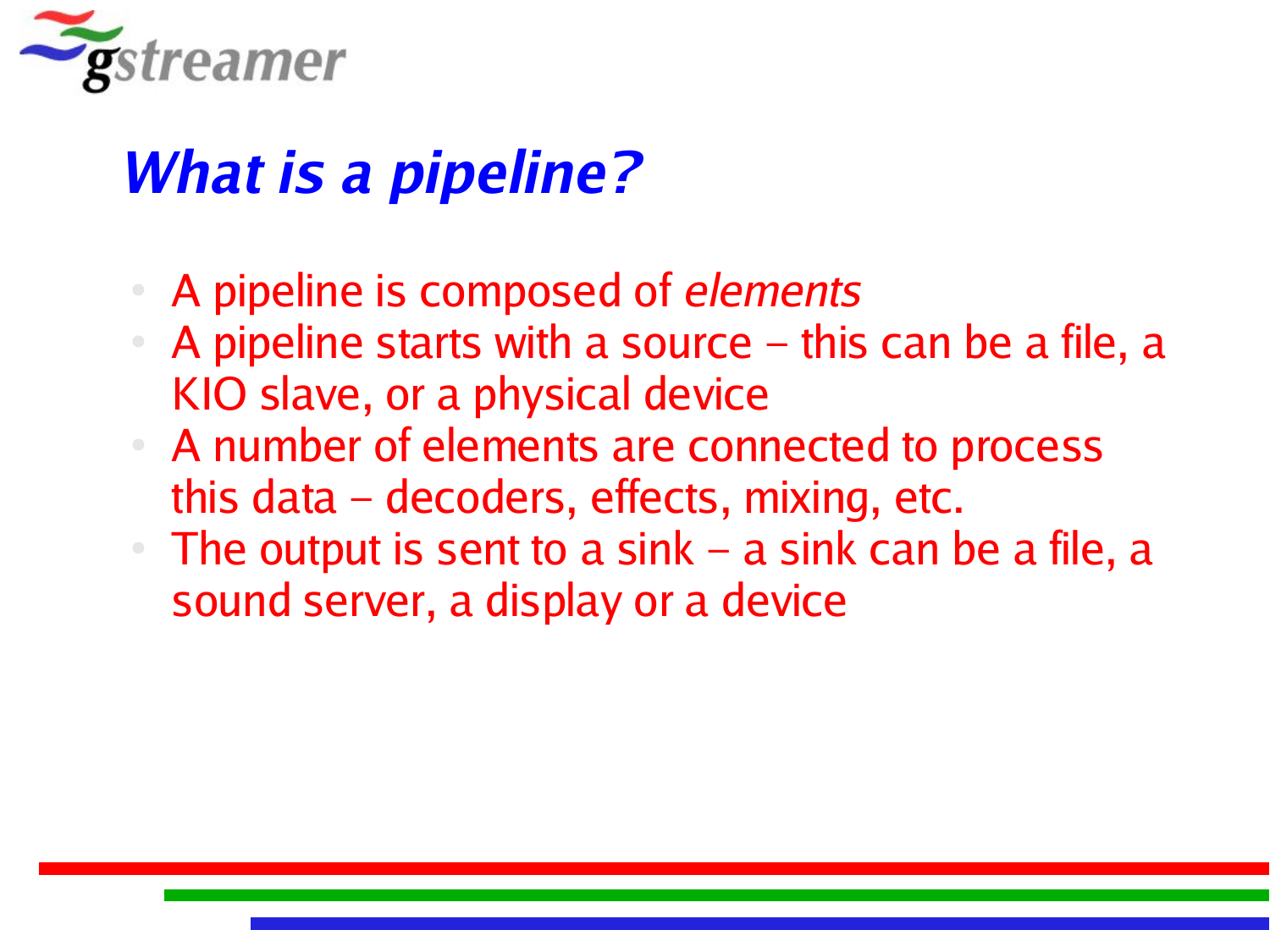

#### **Quick & easy development**

- Focus on making API as easy to use as possible for application developers
- Pipelines can be defined using XML
- Easy testing and prototyping with command line tool gst-launch
	- gst-launch filesrc location=example.ogg ! oggdemux name=mux { mux. ! queue ! vorbisdec ! audioconvert ! osssink } { mux. ! theoradec ! ffcolorspace ! xvimagesink }ffcolorspace ! xvimagesink }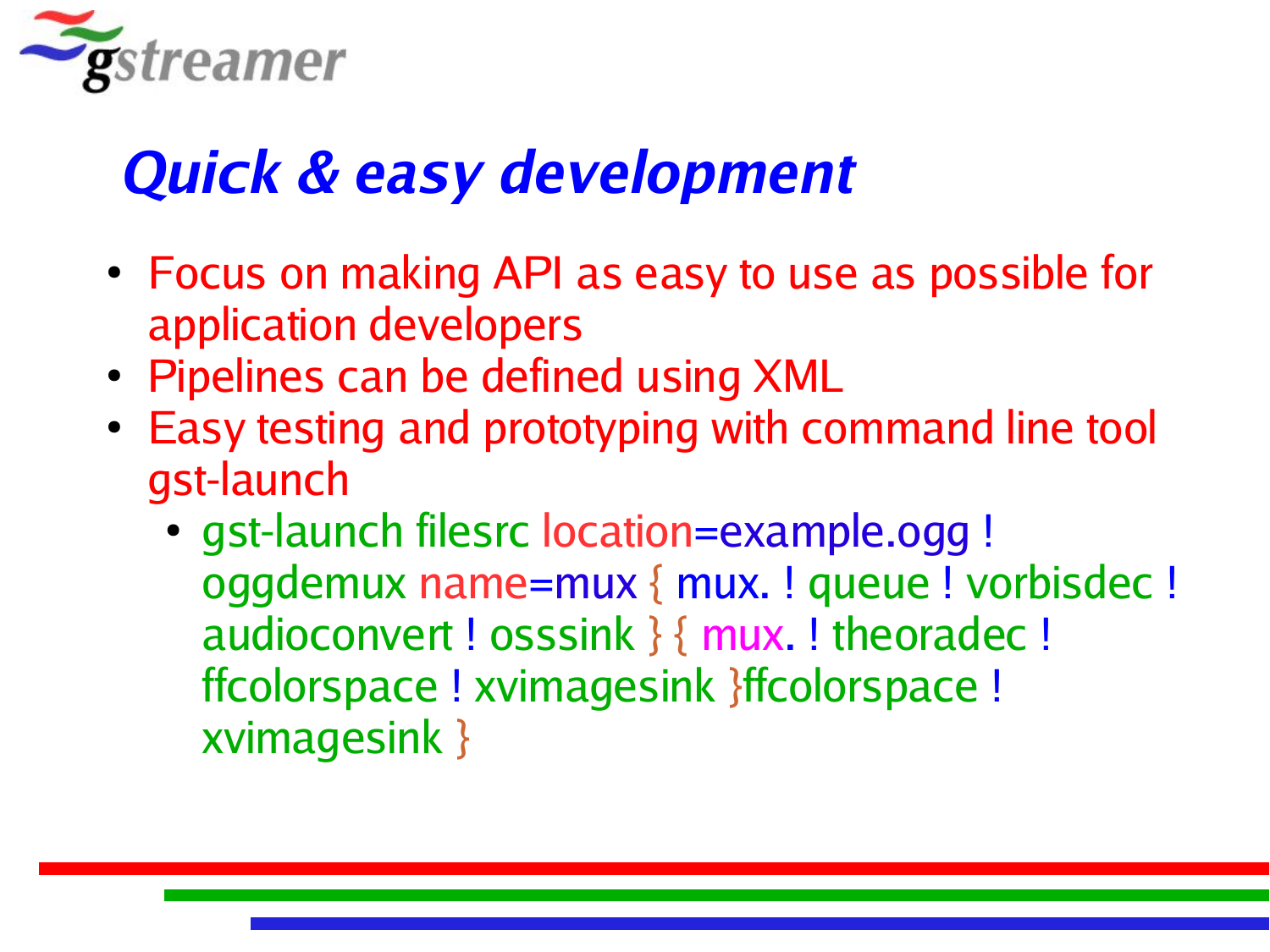

#### **What GStreamer offers KDE**

- A ready complete multimedia framework
- Large and active development community behind it
- Cross-platform support to match Qt's cross platform abilities (Linux/Unix/Mac OSX/Windows)
- **LGPL licensing**
- A shared implementation between GNOME and KDE reducing redundant work being done and increasing development speed of both desktops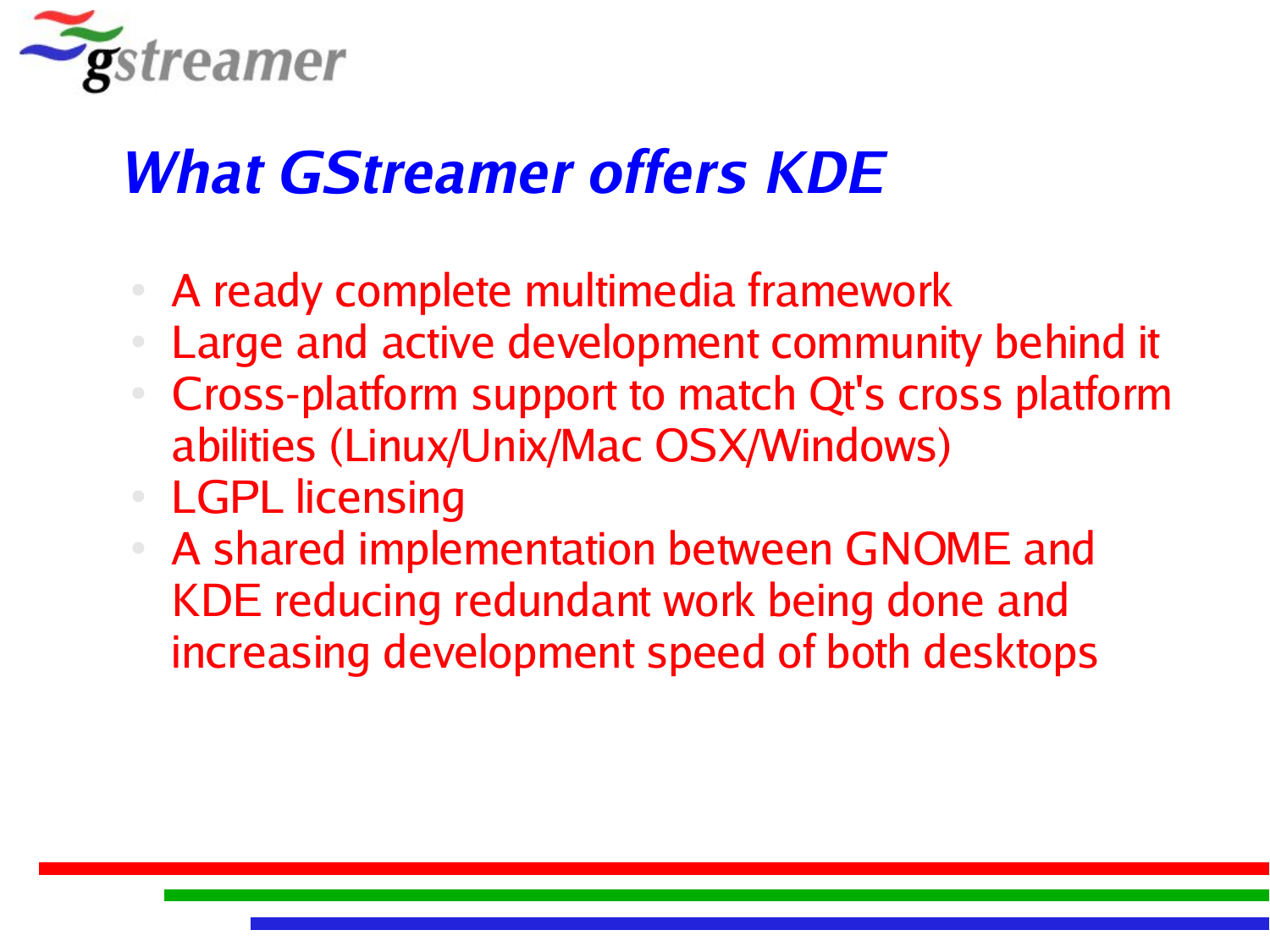

#### **Current status**

- Doing 0.8.x release series API/ABI stable release series. All stable GStreamer series are parallel installable
- Current focus on improving playback to support at least as many 'weird/broken' files as Xine and MPlayer
- Improving cross-platform capabilities
- Having 'best-in-class' support for free formats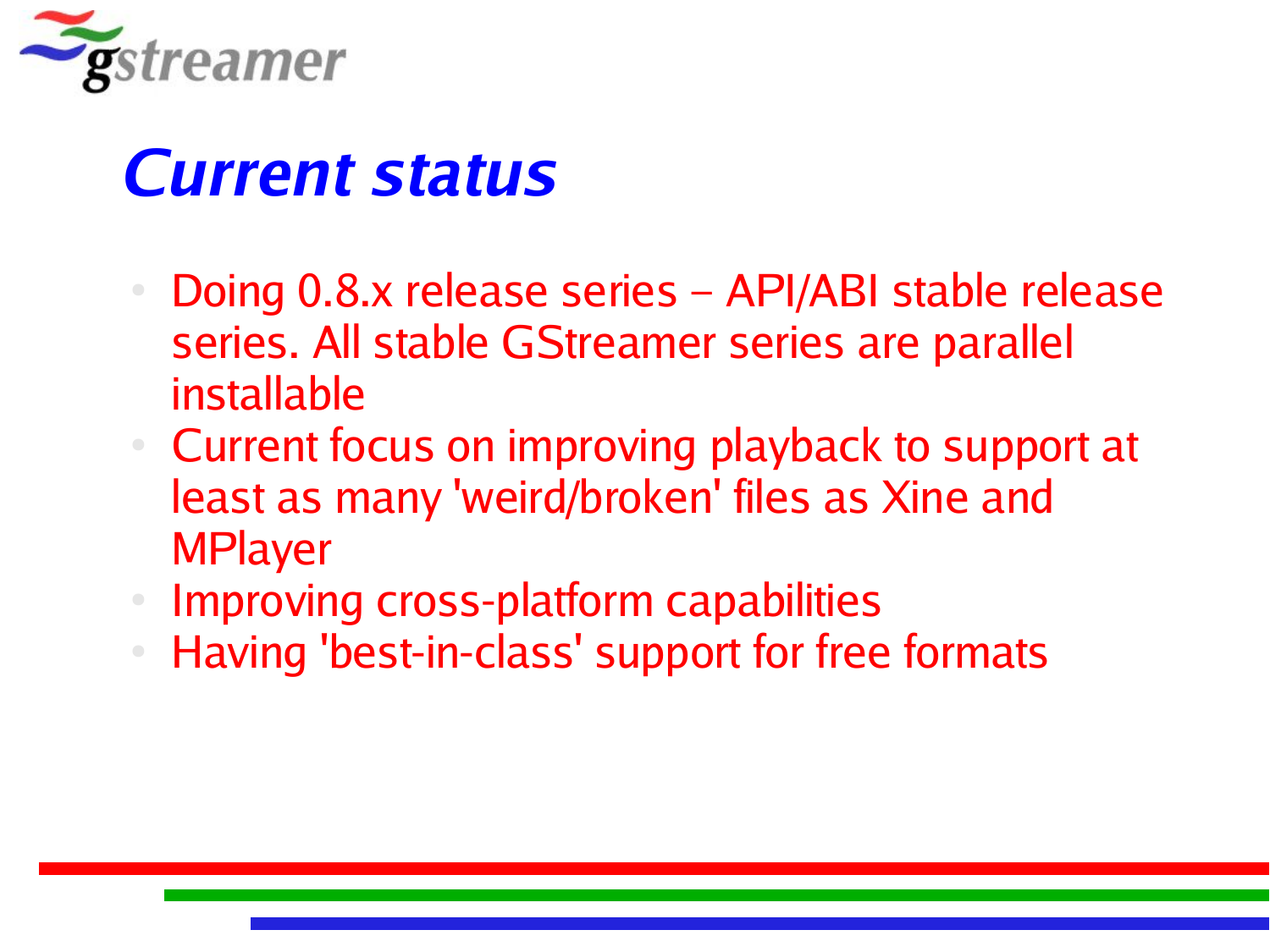

# **The competition**

- We feel GStreamer has a unique position currently
- Potential competitors are either:
	- Too narrow in their functionality
	- Unacceptably licensed
	- Too immature
	- Lacking mindshare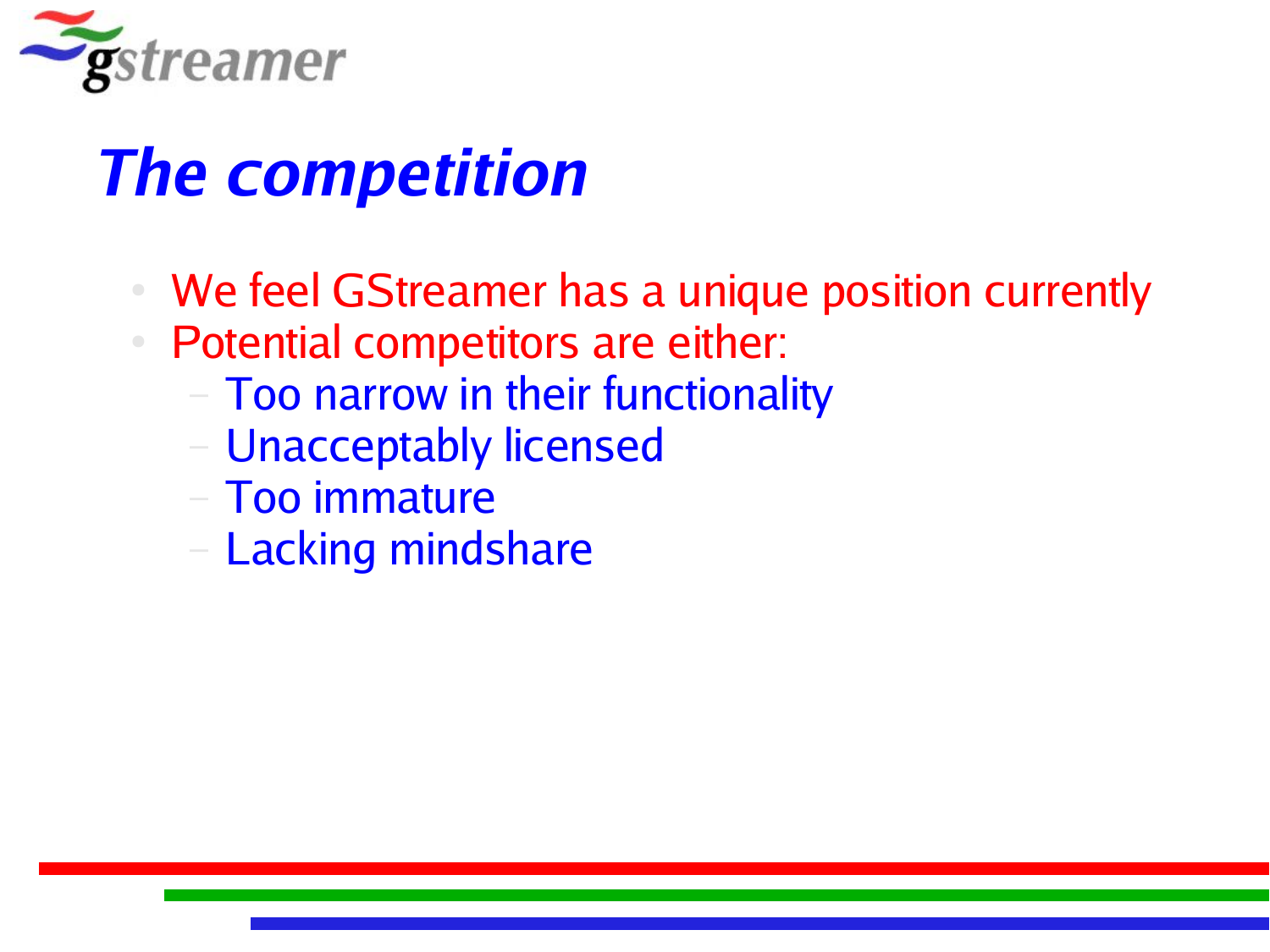

#### **GStreamer in the real world**

- Already the shipping framework of GNOME with many applications using it – Totem, Rhytmbox, Sound Juicer, Marlin, SoundScrape, GNOME Mixer, GNOME Sound Recorder etc.
- Commercial support and development through Fluendo (http://www.fluendo.com)
- First stage projects underway at major companies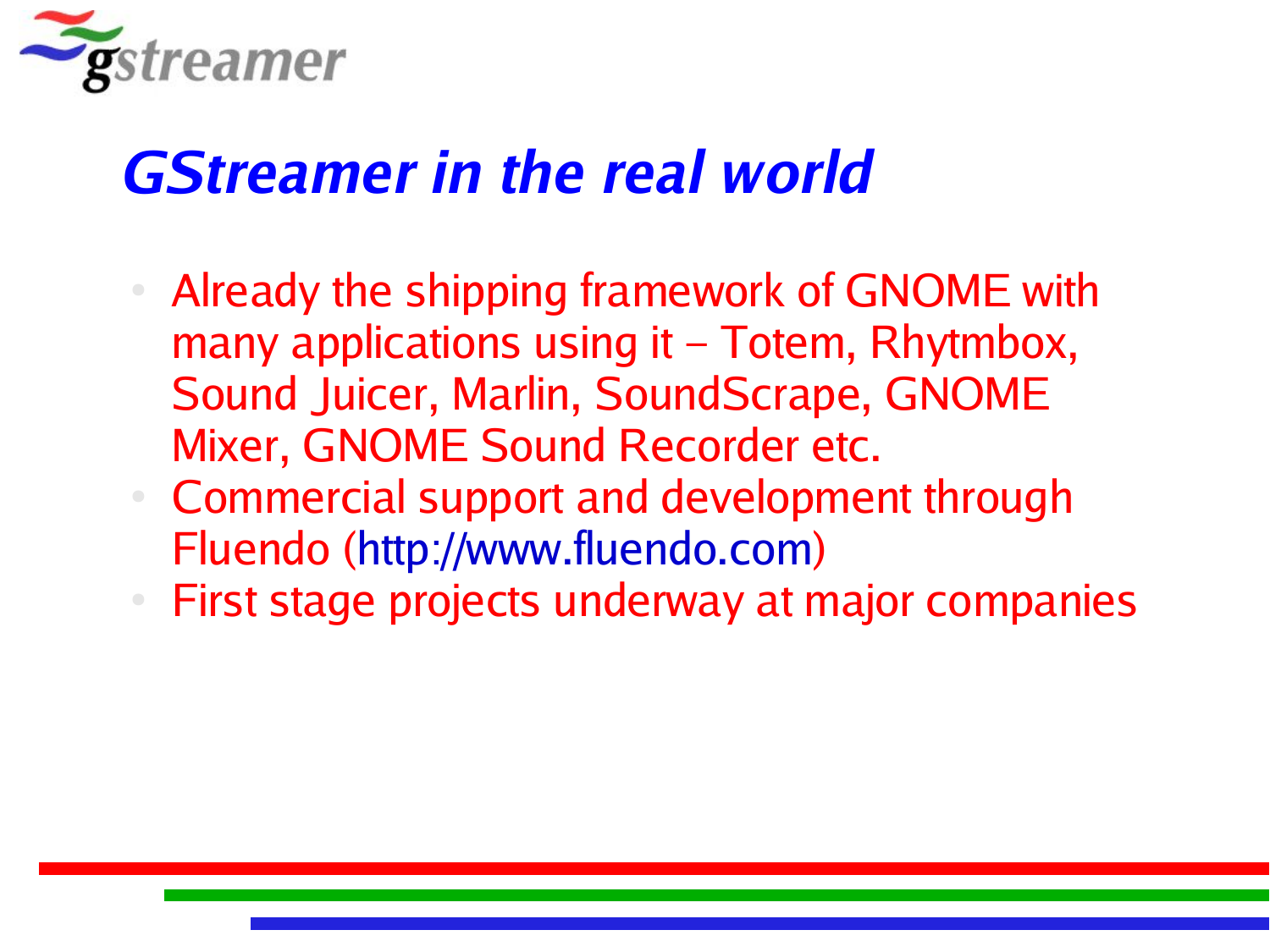

#### **KDE GStreamer usage**

- Already two usable applications with GStreamer support – JuK and AmaroK
- KDE style bindings (currently just 0.6 API)
- **Experimental integration work with existing KDE** multimedia applications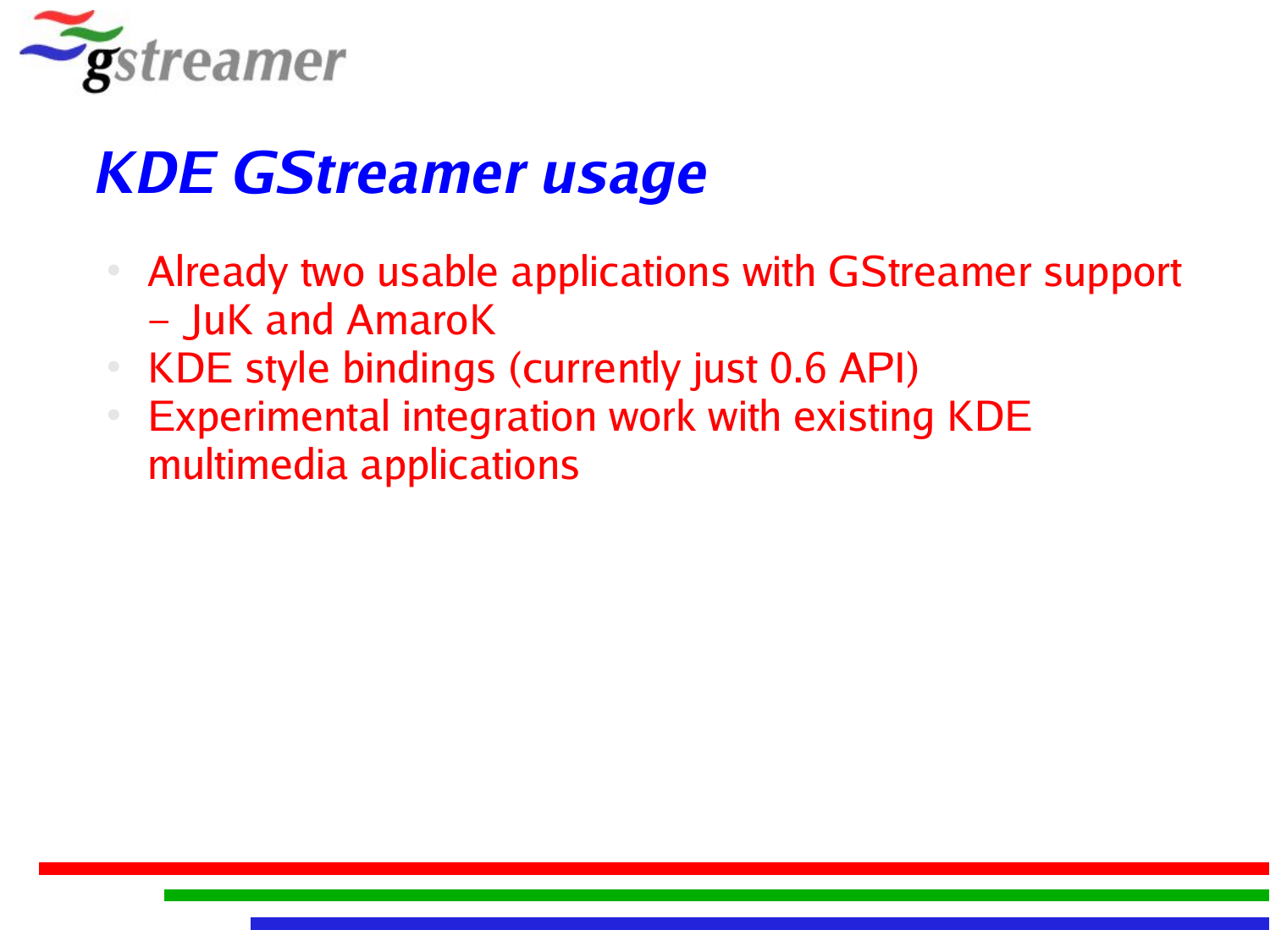

## **Open Questions - KDE integration**

- Official media framework for KDE 4.x?
- Porting/replacing of official KDE bundled media applications to GStreamer
- Moving KDE mixers to Gstreamer cross platform and cross sound framework mixing interface
- (Oh, and this conference currently streamed using Streaming server made using GStreamer framework by Fluendo)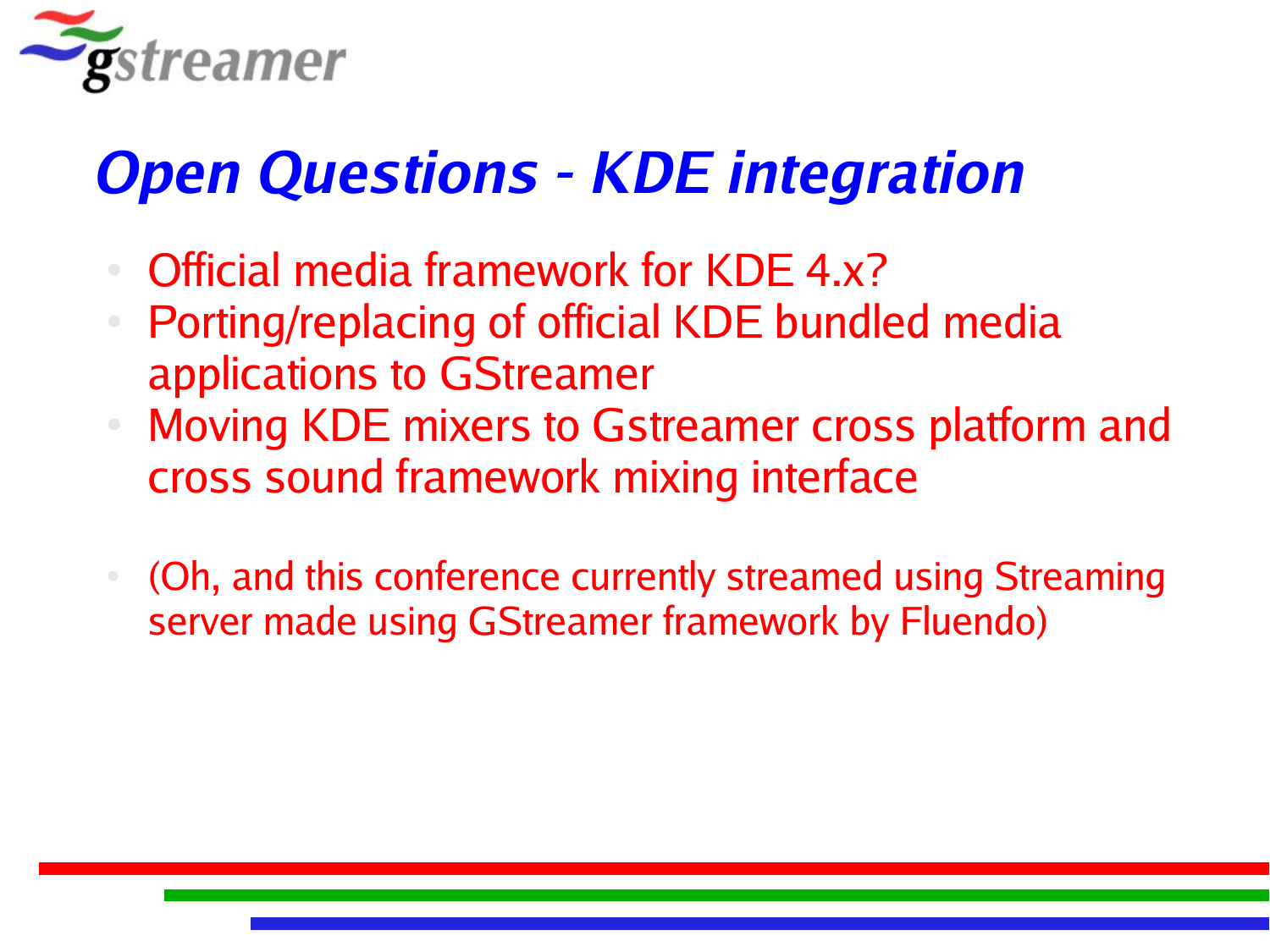

## **KDE Bindings**

- Current bindings provide a low-level wrapper for the GStreamer API and a high level binding for simple playback
- C++ / Qt / QObject based
- GStreamer already contains in its plugins distribution integration for an aRts sink and a KIO source.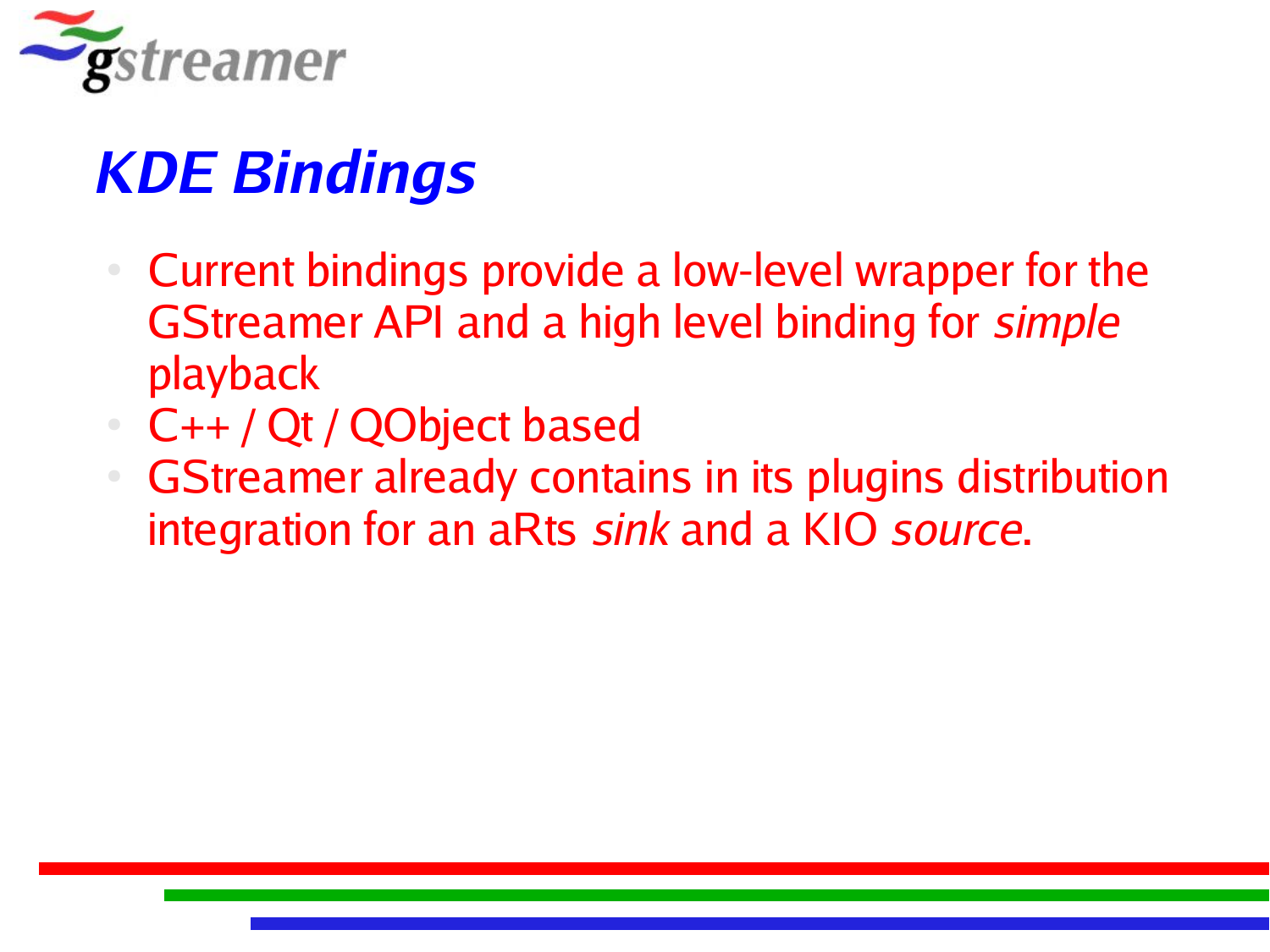

#### **Simple Example of KDE::GST::Play**

- Simple example instantiates a player
- Connects the streamEnd() and timeTick() slots so that actions may be inserted at those points
- Sets the source location
- Starts playback

```
KDE::GSTPlay::Play *player = new Play(Play::PIPE AUDIO BUFFER THREADED, this, "Play");
connect(player, SIGNAL(streamEnd()), this, SLOT(finished()));
connect(player, SIGNAL(timeTick(long long)), this, SLOT(tick(long long)));
player->setLocation(?/home/user/foo.ogg?);
player->setState(Element::STATE_PLAYING);
```